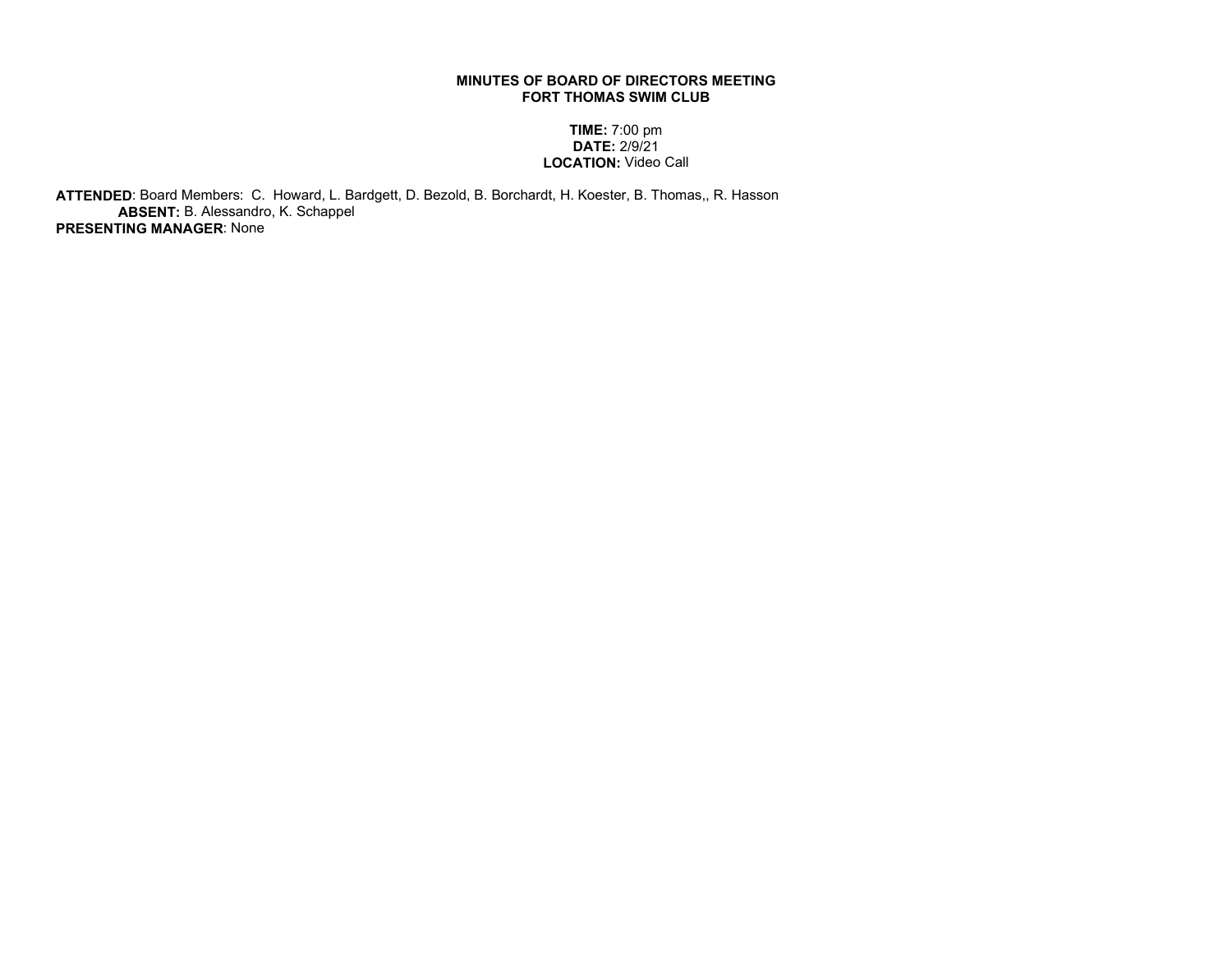| <b>Item</b>                  | <b>Discussion</b>                                                                                                                                                                                                                                                                                                                                                                                                                                       | <b>Motion Made</b> | <b>Action to be</b><br><b>Taken</b> |
|------------------------------|---------------------------------------------------------------------------------------------------------------------------------------------------------------------------------------------------------------------------------------------------------------------------------------------------------------------------------------------------------------------------------------------------------------------------------------------------------|--------------------|-------------------------------------|
| Minutes from Last<br>Meeting | Read and discussed prior meeting minutes (dated 1/19/21)                                                                                                                                                                                                                                                                                                                                                                                                | Rob /Lori          |                                     |
| Treasurer's Report           | Rob- reported the following to the board:<br><b>Budget for Capital Improvements:</b><br>Estimated \$30-40,000<br>New Insurance Quote from Pendry<br>Presented finance summary                                                                                                                                                                                                                                                                           |                    |                                     |
| President's Report           | Bob - Attended/ Reported to the board:<br>Agenda: Discuss Offseason projects, Managers, Membership Software, Website<br>Working with a design for the landscape with the City of Ft Thomas.                                                                                                                                                                                                                                                             |                    |                                     |
| Manager's Report             | None                                                                                                                                                                                                                                                                                                                                                                                                                                                    |                    |                                     |
| Pool & Grounds               | Bob - Reported to the board:<br>Roof - scheduled mid to late March<br>Wall Repair - complete<br>Deck - waiting on bid<br>Paint bathrooms - Quote from WR for 5k. Waiting on Rizzo<br>Need company to powerwash the pool deck - Looking at pricing (B Thomas)<br>New Lawn Care service - Looking at pricing (B Thomas)<br>Hillside Landscaping - BoD working on plan<br>Fire code - remove stove and install emergency latch on service gate. (B Thomas) |                    |                                     |
| Swim and Dive                | Bob - Still no word on NKSL. Kampschmidt and Weyer coming back. Need to find dive<br>assistant                                                                                                                                                                                                                                                                                                                                                          |                    |                                     |
| Membership                   | Lori- Attended/reported the following to the board:<br>Membersplash in process. Sent member and waitlist for importing<br>Website to be attempted through MS. (Bob)<br>Babysitter pass - \$50 for summer<br>Gathering info for packets to be sent early march for those that opt out of electronic<br>registration.                                                                                                                                     |                    |                                     |
| Activities                   | Denise- Attended and reported the following:<br>working on dates and events. Calendar to be<br>shared with team for approval.                                                                                                                                                                                                                                                                                                                           |                    |                                     |
| <b>New Business</b>          | May need to find new employee for front desk                                                                                                                                                                                                                                                                                                                                                                                                            |                    |                                     |
| <b>Old Business</b>          | <b>Board Discussion Topics:</b>                                                                                                                                                                                                                                                                                                                                                                                                                         |                    |                                     |